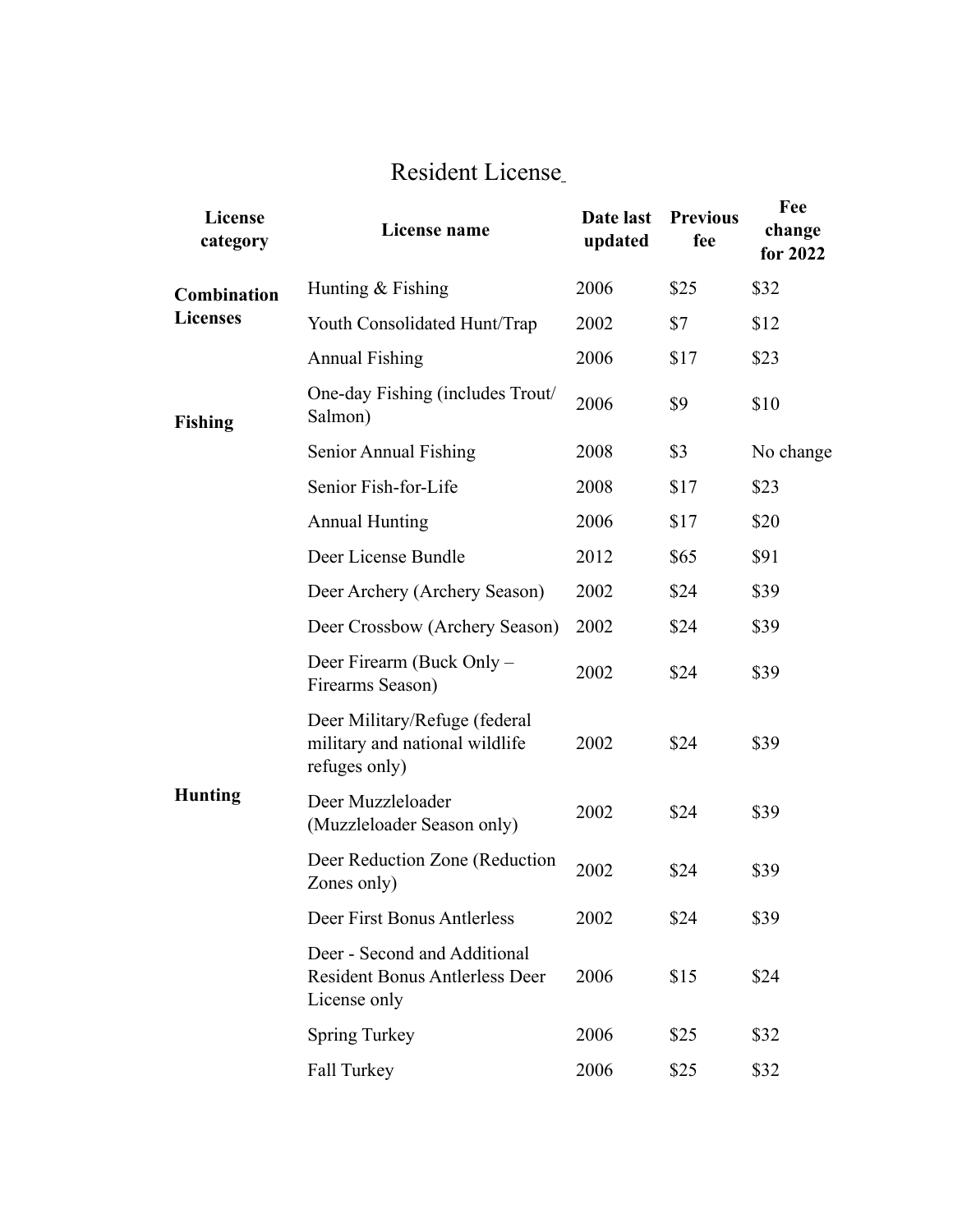| <b>License</b><br>category        | License name                         | Date last<br>updated | <b>Previous</b><br>fee | Fee<br>change<br>for 2022 |
|-----------------------------------|--------------------------------------|----------------------|------------------------|---------------------------|
| <b>Hunting</b>                    | Waterfowl Stamp Privilege            | 1988                 | \$6.75                 | \$11                      |
| <b>Stamp</b><br><b>Privileges</b> | Game Bird Habitat Stamp<br>Privilege | 1988                 | \$6.75                 | \$11                      |
| <b>Trapping</b>                   | <b>Annual Trapping</b>               | 2006                 | \$17                   | \$20                      |

## [Non-Resident Licenses](https://www.in.gov/dnr/fish-and-wildlife/licenses-and-permits/fee-changes/#null)

| License<br>category | License name                                                                     | Date last<br>updated | Previou<br>s fee | Fee change<br>for<br>2021/22 |
|---------------------|----------------------------------------------------------------------------------|----------------------|------------------|------------------------------|
|                     | <b>Annual Fishing</b>                                                            | 2006                 | \$35             | \$60                         |
| <b>Fishing</b>      | One-day Fishing (includes Trout/<br>Salmon)                                      | 2006                 | \$9              | \$15                         |
|                     | Seven-day Fishing                                                                | 2006                 | \$20             | \$35                         |
|                     | <b>Annual Hunting</b>                                                            | 2006                 | \$80             | \$90                         |
|                     | Youth Annual Hunting                                                             | 2006                 | \$17             | \$20                         |
|                     | Five-day Hunting                                                                 | 2006                 | \$31             | \$50                         |
|                     | Deer License Bundle                                                              | 2012                 | \$295            | \$550                        |
|                     | Deer Archery (Archery Season)                                                    | 2002                 | \$150            | \$240                        |
|                     | Deer Crossbow (Archery Season)                                                   | 2002                 | \$150            | \$240                        |
|                     | Deer Firearm (Buck Only –<br>Firearms Season)                                    | 2002                 | \$150            | \$240                        |
|                     | Deer Muzzleloader (Muzzleloader<br>Season Only)                                  | 2002                 | \$150            | \$240                        |
|                     | Deer Military/Refuge (federal<br>military and national wildlife<br>refuges only) | 2002                 | \$150            | \$240                        |
|                     | Deer Reduction Zone (Reduction<br>Zones Only)                                    | 2002                 | \$150            | \$240                        |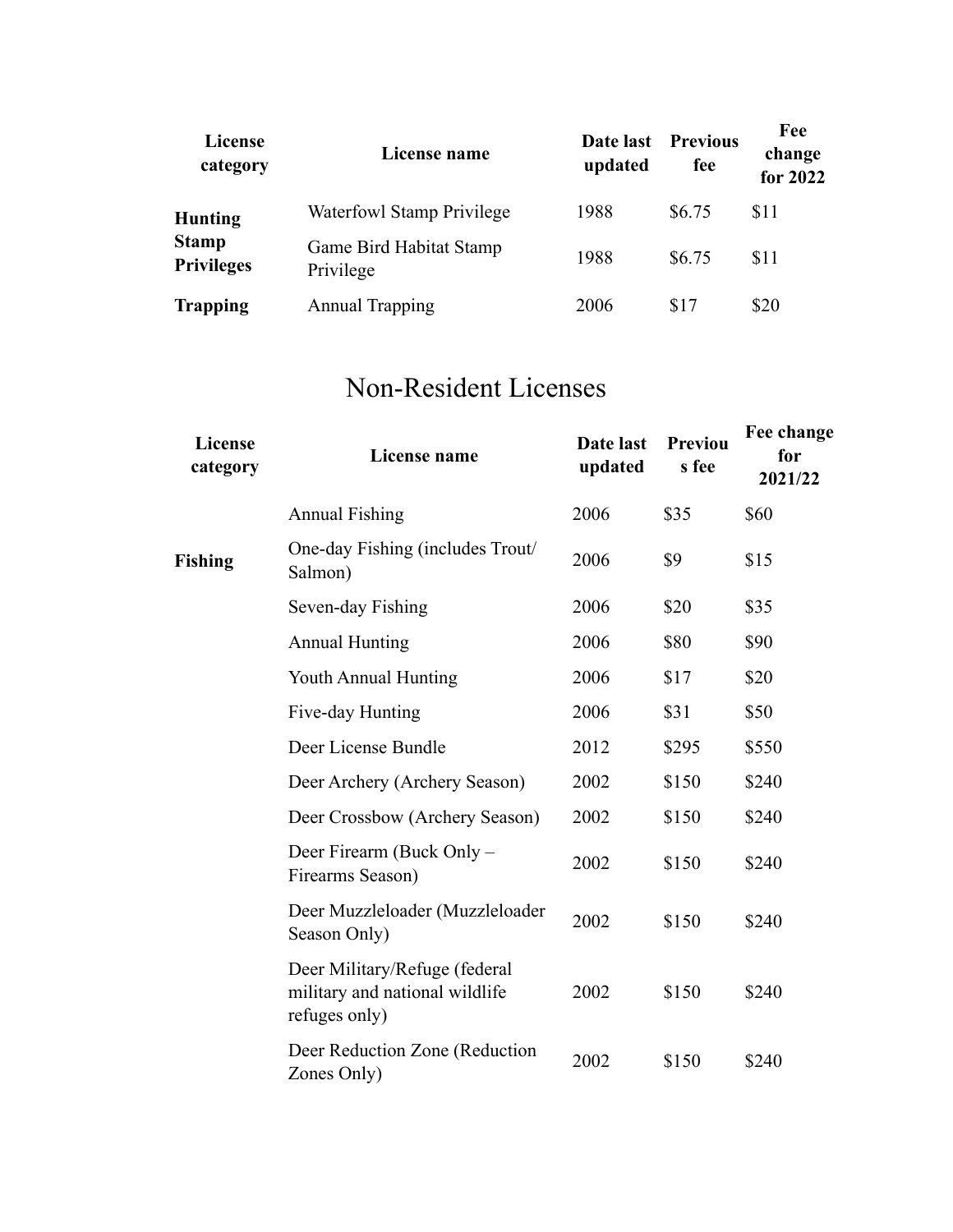| <b>License</b><br>category | License name                                                                                      | Date last<br>updated | <b>Previou</b><br>s fee | Fee change<br>for<br>2021/22 |
|----------------------------|---------------------------------------------------------------------------------------------------|----------------------|-------------------------|------------------------------|
|                            | Deer First Bonus Antlerless                                                                       | 2002                 | \$150                   | \$240                        |
|                            | Deer Hunting - Second and<br><b>Additional Non-Resident Bonus</b><br>Antlerless Deer License only | 2006                 | \$24                    | \$39                         |
|                            | Youth Deer License Bundle                                                                         | 2012                 | \$65                    | \$91                         |
| <b>Hunting</b>             | Deer - Second and Additional Non-<br><b>Resident Bonus Antlerless Deer</b><br>License only        | 2006                 | \$24                    | \$39                         |
|                            | Youth Deer Archery (Archery<br>Season)                                                            | 2002                 | \$24                    | \$39                         |
|                            | Youth Deer Crossbow (Archery<br>Season)                                                           | 2002                 | \$24                    | \$39                         |
|                            | Youth Deer Firearm (Buck Only –<br>Firearm Season)                                                | 2002                 | \$24                    | \$39                         |
|                            | Youth Deer Military/Refuge<br>(Federal military and national<br>wildlife refuges only)            | 2002                 | \$24                    | \$39                         |
|                            | Youth Deer Muzzleloader<br>(Muzzleloader season)                                                  | 2002                 | \$24                    | \$39                         |
|                            | <b>Youth Deer Reduction Zone</b><br>(Reduction Zones Only)                                        | 2002                 | \$24                    | \$39                         |
|                            | Youth Deer First Bonus Antlerless                                                                 | 2002                 | \$24                    | \$39                         |
|                            | Spring Turkey (Age 18 and up)                                                                     | 2006                 | \$120                   | \$175                        |
|                            | Youth Spring Turkey                                                                               | 2006                 | \$25                    | \$32                         |
|                            | Fall Turkey (Age 18 and up)                                                                       | 2006                 | \$120                   | \$175                        |
|                            | Youth Fall Turkey                                                                                 | 2006                 | \$25                    | \$32                         |
|                            | <b>Private Shooting Preserve</b>                                                                  | 2006                 | \$17                    | \$20                         |
|                            | <b>Youth Private Shooting Preserve</b>                                                            | 2006                 | \$7                     | \$12                         |
| <b>Hunting</b>             | <b>Waterfowl Stamp Privilege</b>                                                                  | 1988                 | \$6.75                  | \$11                         |